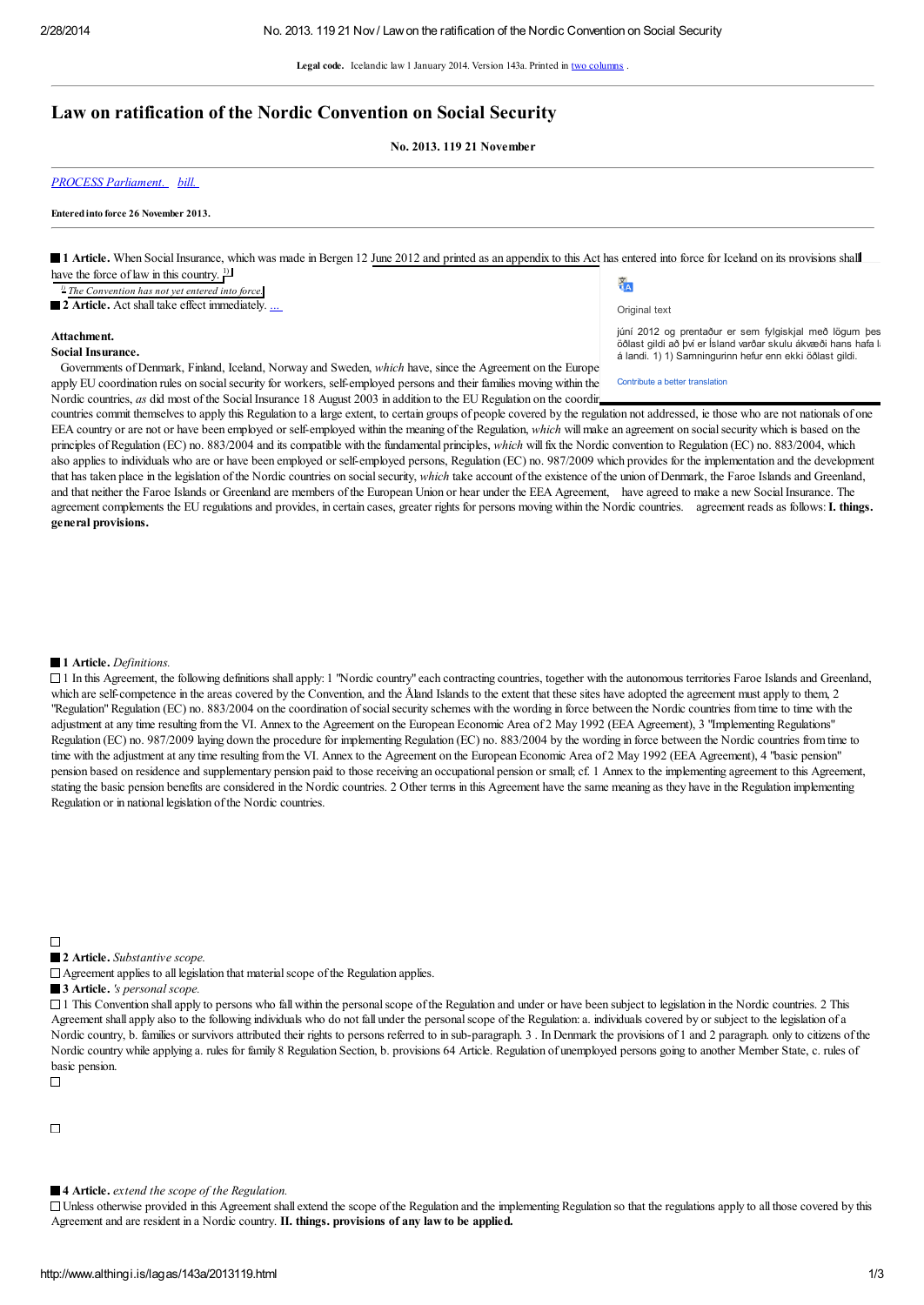# 5 Article. *residence.*

 $\Box$  Individuals are resident in a Nordic country in accordance with the legislation of that State. In the event of a dispute as to which law should apply to a person shall be considered to be resident in a Nordic country where he is listed in the National Register if there are special reasons to the contrary.

#### ■ **6** Article. *Calling on the shelf.*

 $\Box$  purposes of II. Title of the Regulation shall also work with the exploration and exploitation of natural resources on the continental shelf of land that job in the country. III. components. Specific provisions concerning the right to compensation. 1 Chapter. Illness.

## ■ 7 Article. *Paying for the cost of the return trip.*

 $\Box$  I If an individual is resident in a Nordic country and have the right support there than able assistance during his stay temporarily in another Nordic country, the host country cover the additional cost of the return trip to the country of residence deriving from that due to illness, the person must use more expensive transportation but Lest do. 2 Paragraphs 1 paragraph. do not apply to a person who gets permission to go to another Nordic country in order to get the treatment he needs. 2 Chapter. Compensation for disability, old age and death.

 $\Box$ 

## 8 Article. *basic pension based on residence in a country that is party to the EEA Agreement.*

 $\Box$  individual is entitled to a basic pension, which he has acquired a Nordic country on the same conditions as under the regulation or provided for in this Agreement while it is resident in a country which is party to the EEA Agreement.

9 Article. *agreement under. i. point b of paragraph 2 paragraph. 54 Article. Regulation.*

 $\Box$  longer fulfills the conditions for the pension is also calculated on the basis of alleged insurance or residence, which had come had pension event does not happen, be satisfied in more than one Nordic country should be of calculating each country's only take into account the part of alleged periods. The portion is determined based on the actual insurance or residence used in the pension calculation based on the ratio between actual periods of the country and total actual periods countries. 3 Chapter. Unemployment.

### 10 Article. *Exemptions from certain requirements for the periods completed.*

Conditions 2 paragraph. 61 Article. Regulation of periods of insurance or employment of workers or self-employed person shall not apply to those individuals who have either worked to the extent that the person has fallen under the legislation on unemployment benefits or have received unemployment benefits in the Nordic country where applying for benefits. The work shall have been exercised or benefits within five years from the date of application for employment with a public employment agency and, if applicable, company registration with the relevant Insurance Fund. 4 Chapter. Family.

#### 11 Article. *Calculation of additional and excess amount.*

 $\Box$  1 Do not allow for compensation for loss of income to Childbirth for the application of 2 paragraph. 68 Article. Regulations in relation to the suspension of benefits or calculating additional amount. 2 Authority or body shall cancel the temporary compensation and additional paid in accordance with paragraph 2 paragraph. 68 Article. Regulation, shall calculate the aggregate amount of family benefits for each child individually and incorporate the benefits down up to the amount payable to the state and pay additional amount. 5 Chapter. Rehabilitation.

#### $\Box$

# 12 Article. *Cooperation.*

 $\Box$  1 When cross-border situations, the Parties concerned agencies in the Member State of residence and work together to provide individual assistance and take effective measures to increase their chances of getting into the labor market and to return to work. Organization in the country of residence shall, after consultation with the Authority in the State concerned, responsible actions that are possible within the limits of law in the country. 2 Should such an intervention that changes will be on where the person concerned enjoys the social security institutions must, as far as possible, settle the question of benefit to him. IV. things. Additional provision.  $\Box$ 

#### 13 Article. *Implementation Contract.*

 $\Box$  competent authorities or bodies which they designate shall make implementation agreement with the provisions necessary to ensure uniform Nordic execution of this Agreement.

## ■ 14 Article. *Administrative cooperation and communication organization.*

 $\Box$  1 In implementing this Agreement, the authorities and institutions providing mutual assistance as needed. 2 When conditions transboundary Parties concerned authorities and agencies in the respective countries work together to improve administrative practices and provide mutual assistance, in addition to co-operate in individual cases, particularly with respect to questions of songs we hear with the aim of solving the issues for the benefit of those individuals as possible. 3 Each Nordic country shall be the liaison body of the competent authorities designate.

 $\Box$  $\Box$ 

# 15 Article. *Waiver refunds.*

 $\Box$  1 Unless agreed otherwise between two or more Nordic countries renounce them separately under. 35 Article., 41 Article. and 65 Article. Regulation full refund among themselves in spending the aid ofsickness and maternity, and work and occupational diseases, compensation to the unemployed and the costs of administrative checks and medical examinations. 2 Waiver reimbursement also covers expenditure on measures referred to in paragraphs 1 paragraph. 12 Article. of rehabilitation. 3 Waiver reimbursement fails to assist the person who obtained licenses under. 1 paragraph. 20 Article., 1 paragraph. 28 Article. and 1 paragraph. 36 Article. Regulations to move to another Nordic country and get there the treatment his condition requires.

#### $\Box$  $\Box$

# ■ 16 Article. *Entry*.

 $\Box$  1 This Agreement shall enter into force provided that VI. Annexes to the EEA Agreement has been adapted to Regulation (EC) no. 883/2004. 2 This Agreement shall enter into force on the first day of the third month following that all governments have informed the Danish Government that they have met all the requirements for entry into force. 3 In terms of the Faroe Islands, Greenland and Åland shall enter into force 30 days after the governments of Denmark and Finland have informed the Danish Ministry of Foreign Affairs of the government of the Faroe Islands, Greenland and the Congress government of Åland has announced that the Convention shall apply to the Faroe Islands, Greenland and Åland. 4 In connection with its membership shall governor Faroe Islands and Greenland determine whether personal force field 3 paragraph. 3 Article. and exceptions in the regulation of the basic principles of which apply to Denmark, shall also apply to them. 5 Danish Ministry of Foreign Affairs shall notify the other parties and the Nordic Council of Ministers of the receipt ofsuch notification and when the Convention enters into force.

 $\Box$  $\Box$  $\Box$